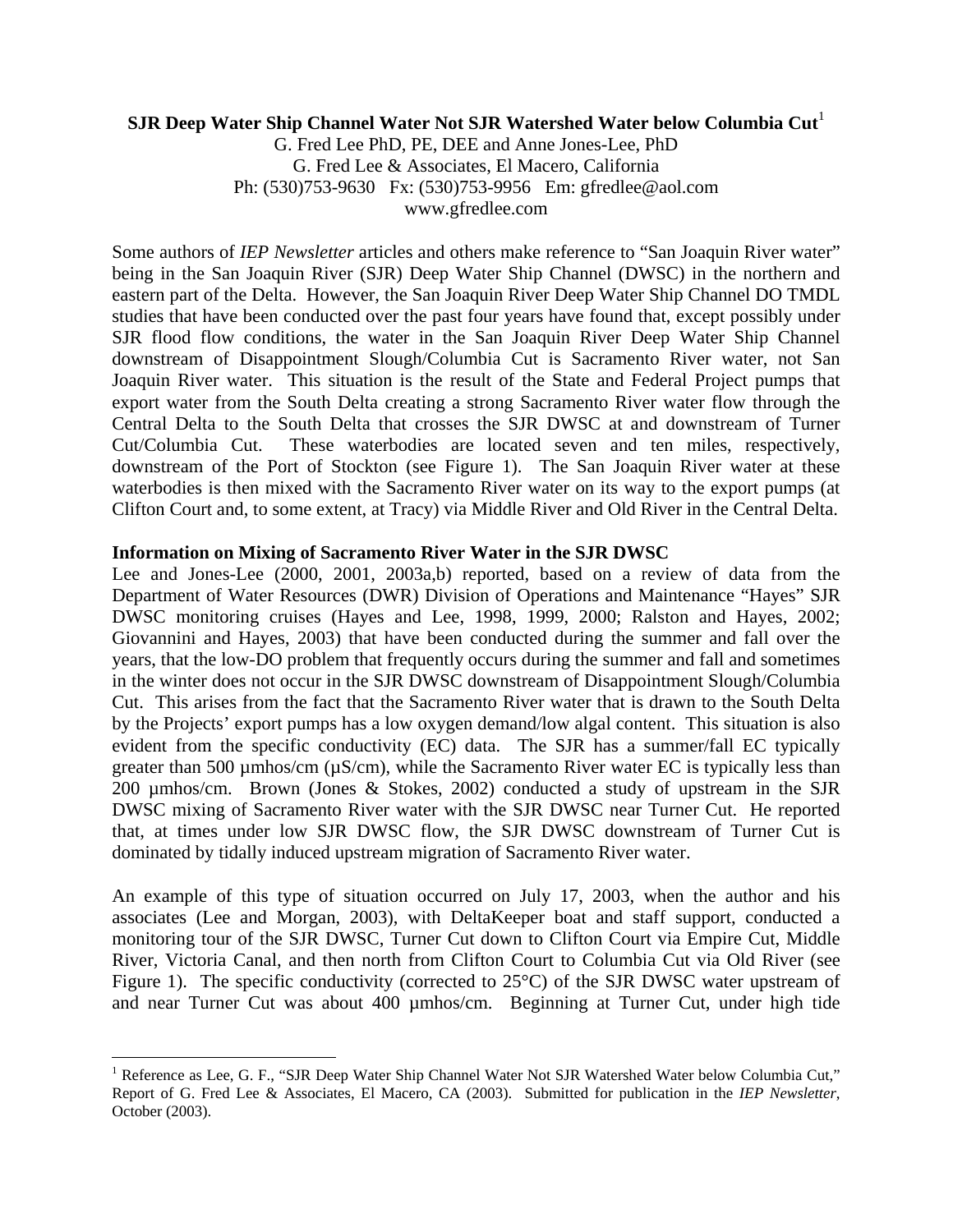

**Figure 1 Simplified Map of Delta Channels**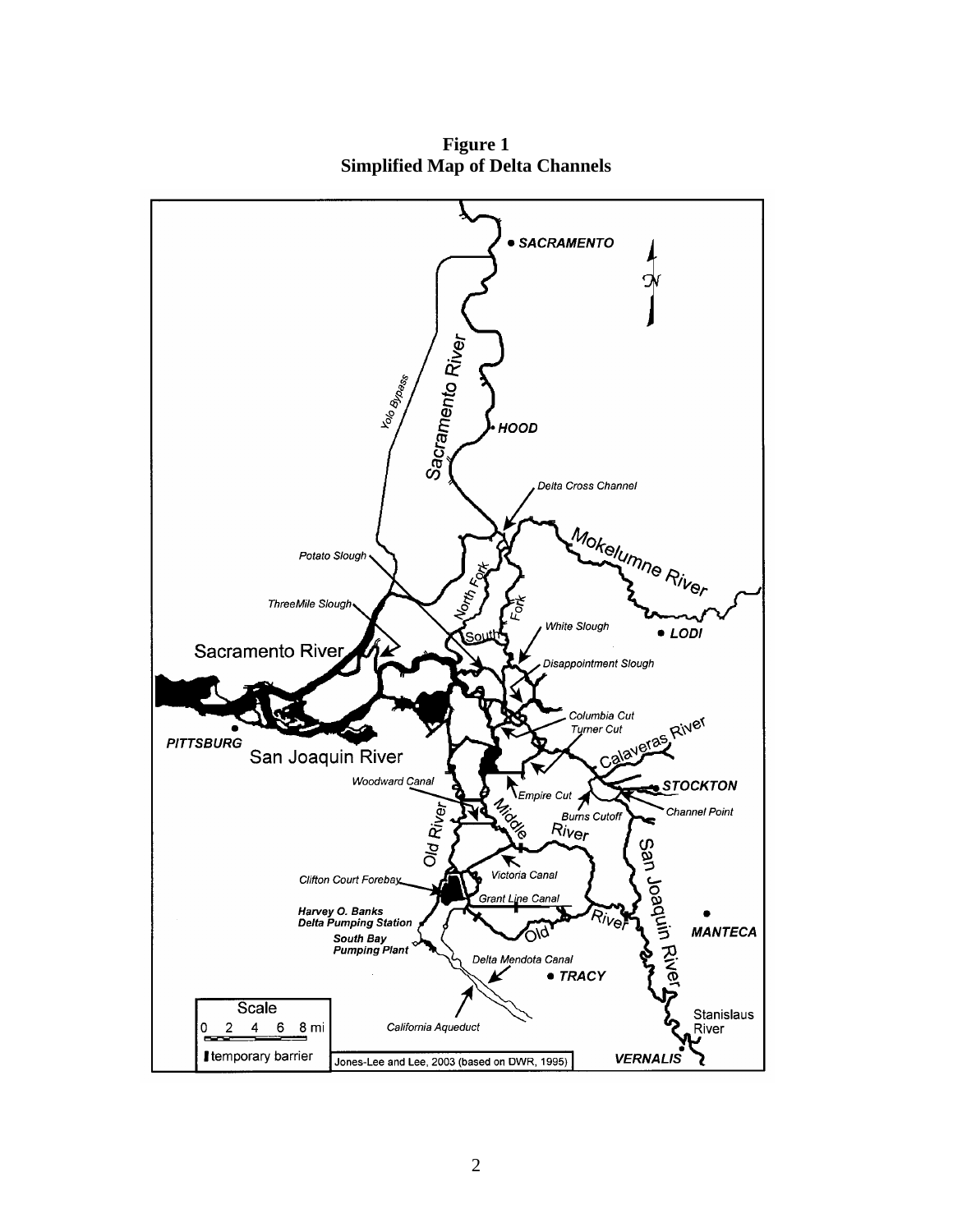conditions on July 17, 2003, the specific conductivity dropped to about 155  $\mu$ mhos/cm, and remained in the range of about 150 to 270 µmhos/cm throughout this part of the tour. Headreach Cutoff, which connects the SJR DWSC to Columbia Cut, had an EC of 145 µmhos/cm. The decreased specific conductivity beginning at Turner Cut, through the Central Delta, was due to the low EC of the Sacramento River water mixing with the SJR DWSC water.

On September 11, 2003, the first of the 2003 summer-fall DWR Hayes cruises of the San Joaquin River Deep Water Ship Channel was conducted. Giulian (2003) has made the preliminary data from this cruise available for review. In 2003 the DWR cruises have been expanded to include EC measurements. Examination of these data shows that the seven stations monitored in the SJR DWSC from Prisoners Point to just downstream of Turner Cut had specific conductance values typically less than 300 µmhos/cm. However, at the station just upstream of Turner Cut, the EC increased to 623 µmhos/cm, and remained from 600 to about 660 µmhos/cm for the seven stations in the DWSC monitored from Turner Cut to within the Port of Stockton. Coincidentally, the DO in the SJR DWSC in the surface and bottom waters upstream of Turner Cut was found to be less than the 6 mg/L water quality objective, which was established to protect Chinook salmon homing migration. Just downstream of Rough and Ready Island, the DO in the bottom waters at the time of measurement was about 3 mg/L, with the surface waters having a DO of about 4.5 mg/L. At the DWR Rough and Ready Island continuous monitoring station, the early morning DO was about 3 mg/L. Similar EC results have been obtained in subsequent Hayes cruises, as well as a subsequent tour conducted by the author on September 17, 2003 (Lee and Morgan, 2003). It is clear from these data that the water in the SJR DWSC from the Port of Stockton to Turner Cut is derived from the SJR DWSC watershed, while the water in the SJR DWSC below Turner Cut to Prisoners Point is derived from the Sacramento River.

Jassby, et al. (2003) have recently summarized a number of their papers and reports on the lack of phytoplankton in the Delta as part of the Delta aquatic food web. One of the consequences of the diversion of the SJR DWSC water into the Central Delta via Turner Cut and Columbia Cut is to provide additional phytoplankton into the Central Delta, and thereby help support the Delta food web.

# **Typical SJR DWSC/Sacramento River Water Flow through the Central Delta**

The typical summer recent-year San Joaquin River at Vernalis flows have been on the order of 1,100 to about 2,500 cfs. The SJR Vernalis water splits at the intersection with Old River, where at times, when the Head of Old River barrier is not in place, much of the SJR Vernalis water is drawn into the South Delta via Old River, which, in turn, is pumped from the South Delta by the Tracy export pump. At times, during a wet year or when there are major SJR watershed reservoir releases, the flows of the SJR through the DWSC can be  $>1,500$  cfs. During these times, much of the SJR Vernalis water is carried through the DWSC to Turner Cut and Columbia Cut. If it is assumed that the flow of the SJR at Vernalis is 1,500 cfs and half of it is drawn down Old River into the South Delta, then there is 750 cfs of SJR watershed water that mixes with the Sacramento River water at Turner Cut and Columbia Cut.

According to DWR Operations and Maintenance records, the State Project and the Federal Project pumps typically export on the order of 10,000 to 13,000 cfs from the South Delta, which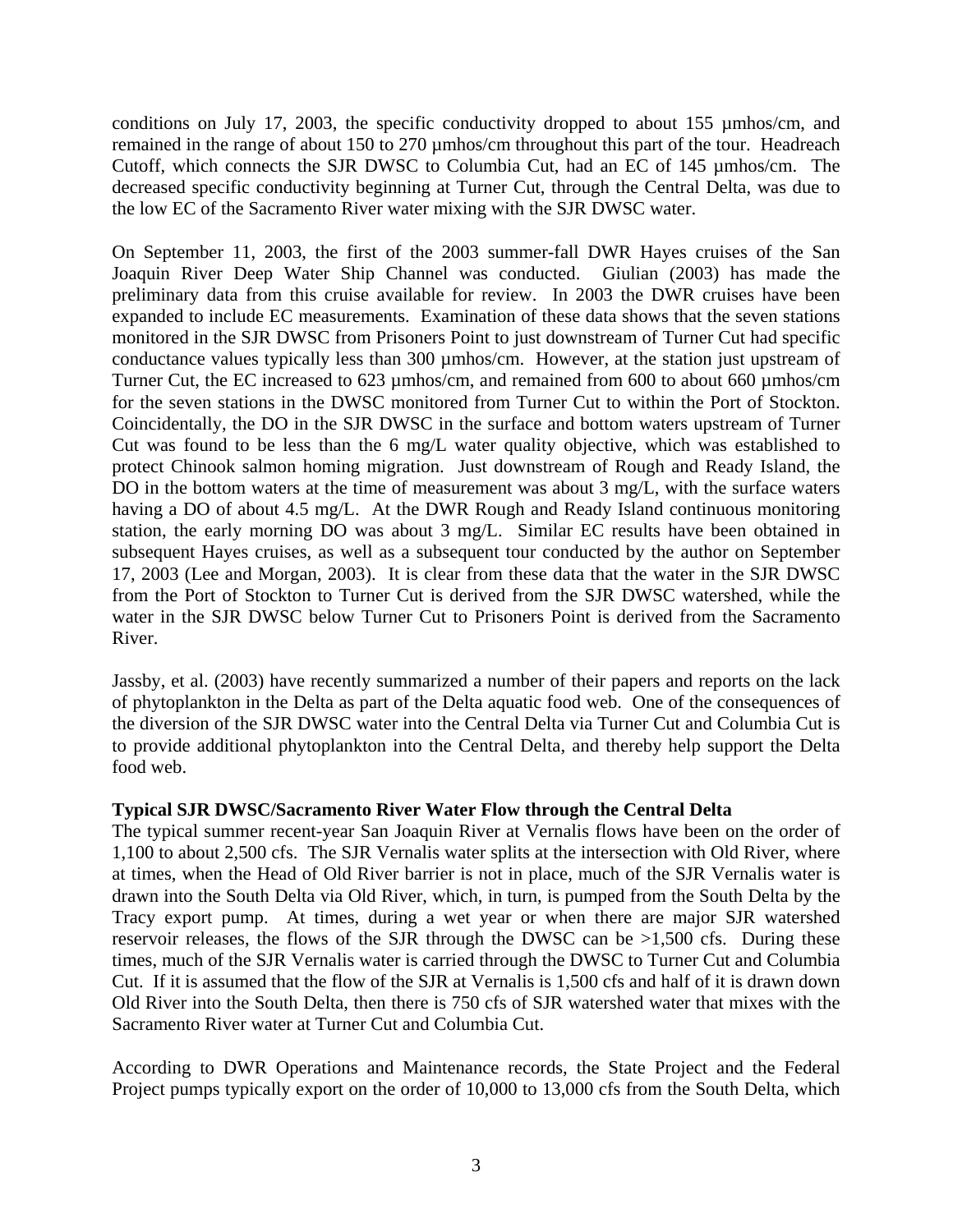means that since the total SJR Vernalis water that is either drawn into the South Delta or that passes through the SJR DWSC to Turner Cut and Columbia Cut into the Central Delta is on the order of 1,000 to 2,000 cfs, the Sacramento River watershed water that is drawn to the South Delta by the export pumps is about 10,000 to 12,000 cfs during the summer and fall. The amount of the Sacramento River water that is drawn to the Central Delta/South Delta is somewhat greater than the difference between the SJR Vernalis water flow and the export pumping, due to irrigation consumption of water in the Delta. Some of the Sacramento River water/SJR DWSC water that is transported through Turner Cut/Columbia Cut via Middle River that is drawn to the South Delta enters the South Delta channels through the temporary barriers on Middle River, Grant Line Canal and Old River during high tide. Since the State Project pumps at Tracy typically export about 4,600 cfs, and the maximum SJR Vernalis water that enters the South Delta is on the order of 1,000 to 2,000 cfs, over 2,000 cfs of Sacramento River water must be added to the South Delta to meet the needs for the State Project pumps and South Delta irrigation.

# **Impact of SJR DWSC Water into the Central Delta on Chinook Salmon Homing**

The diversion of all of the San Joaquin River DWSC water at Turner Cut/Columbia Cut to the Central Delta has important implications for Sacramento River watershed fish homing during much of the year. Fish entering the Delta from San Francisco Bay that originally develop in the San Joaquin River watershed rivers have little or no home stream chemical signal until they reach the SJR DWSC water at Columbia Cut and Turner Cut or in Middle River where it mixes with Empire Cut. Even then, the signal may be weak, because of upstream diversions of their home stream water. There would also be a weak signal of SJR watershed water in the South Delta, to the extent that there is home stream water in the South Delta that has been derived from the SJR at Vernalis before this water is drawn to the State Project pumps.

At the August 2003 CA Bay-Delta Authority Science Program workshop on Chinook salmon and Steelhead restoration, several investigators (such as K. Williamson of UCD) reported that the Chinook salmon that are found in the SJR watershed tributaries do not have a population genetic structure that is associated with a particular river. This is not surprising, since the fallrun Chinook salmon do not have a chemical signal to return to their home stream waters because of the diversion of their home stream water upstream of the SJR and through the split of the SJR at Old River, as well as the complete diversion of the SJR DWSC water at Columbia Cut/Turner Cut.

To the extent that the export pumping is reduced or shut down, the cross-SJR DWSC flow of the Sacramento River water downstream of Turner Cut will be reduced or eliminated. Under those conditions, some Sacramento River DWSC water that is present upstream of Turner Cut could make it further down the SJR DWSC, past Turner Cut. It appears, however, that this situation would be rare. With the proposed increase in export pumping, an even greater amount of Sacramento River water will be drawn south to the export pumps.

### **References**

DWR, "Sacramento-San Joaquin Delta Atlas," California Department of Water Resources, Sacramento, CA, July (1995).